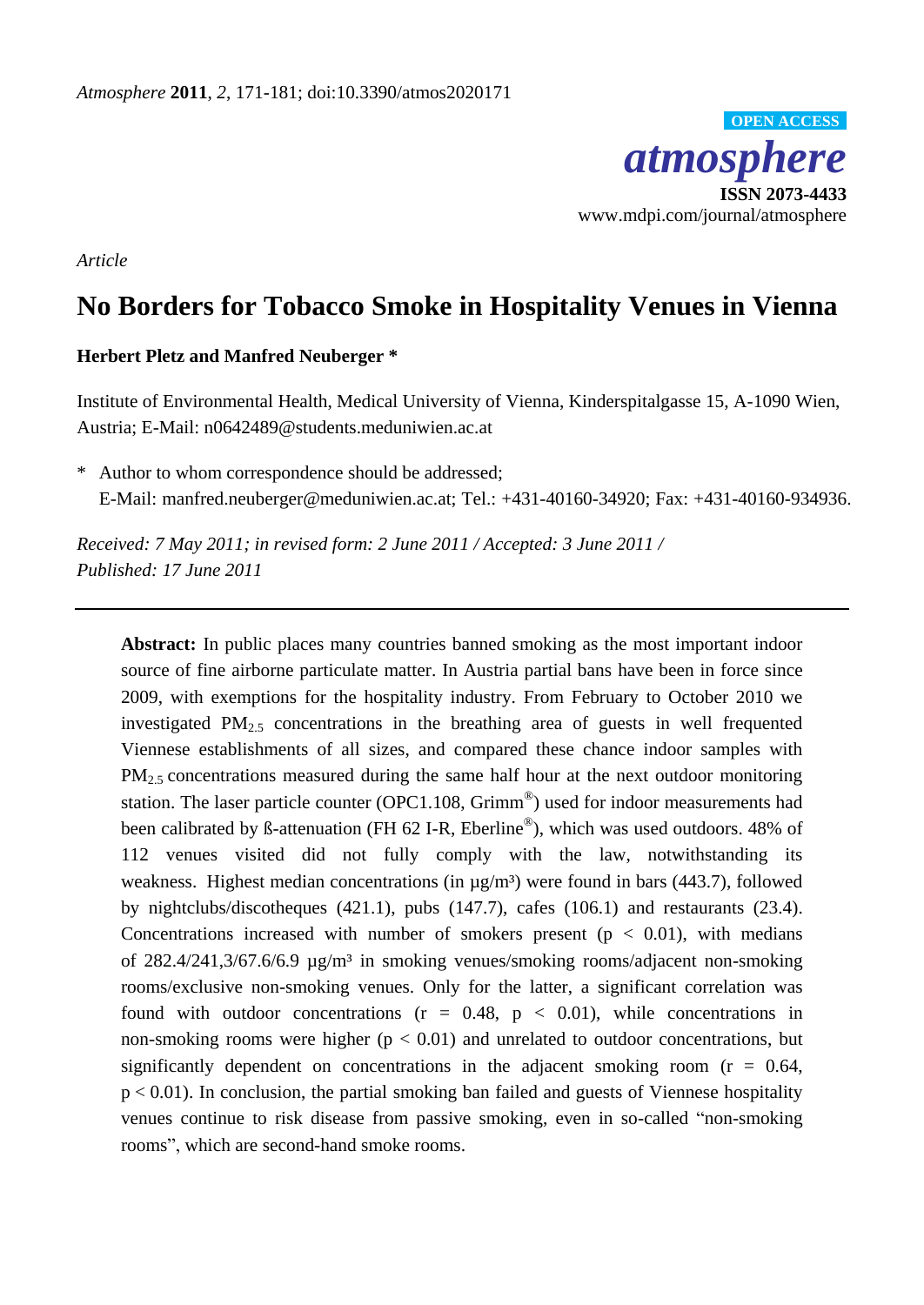**Keywords:** secondhand smoke; particulate matter; hospitality venues; tobacco law; environmental medicine

# **1. Introduction**

Environmental Tobacco Smoke (ETS) or Secondhand-Smoke (SHS) holds responsibility for severe health effects [1], particularly for the cardiovascular system [2], being associated mainly with fine particulate matter (aerodynamic diameter below 2.5  $\mu$ m, PM<sub>2.5</sub>) [3]. Earlier studies reported high concentrations of nicotine, fine and ultrafine particulates in the indoor air of hospitality establishments [4-6], a correlation between air nicotine and active particle surface [7], with relatively highest exposures in Vienna in international comparison [4], but a systematic exposure assessment in comparison with outdoor concentrations over several months was lacking.

Due to expected health benefits of legal interventions restricting the right to smoke in gastronomic facilities spokespersons of the European Commission had already announced in 2009 that the commission would focus on implementing a complete smoking ban in enclosed public places by the end of 2012 [8]. With enforcement of smoke-free legislation declines of  $PM_{2.5}$  were documented [9,10], as well as decreases of myocardial infarction in the general population and improvement of respiratory health in hospitality industry workers. The Austrian government, however, decided in 2008 for a partial smoking ban [11] as introduced in Spain 2006, but replaced in 2010 by a total ban.

In principle Austrian hospitality venues have been required to offer a smoke-free room since 2009 and smoking may optionally be allowed only in separate smoking rooms, "if smoke does not invade into the protected area", but so many exceptions have been made from this rule that owners are invited to adapt some of them to their establishment: If the venue does not consist of more than one room for the provision of food or drinks to the guests and if the size of the floor space of this room measures less than 50  $m^2$ , the owners can decide for themselves whether they allow smoking or not; those of over 80 m<sup>2</sup> would have to separate a smoking from a non-smoking section, if they wish to allow their customers to smoke, whilst those in between can claim the former"s right to decide sovereignly in case of monument protection or building inspection department forbidding reconstruction [11]. No inspections had been foreseen unless violations of the law are reported by customers.

Bearing this legal background in mind, our goal was to investigate the effect of the Austrian law, especially on the air quality in the non-smoking sections of mixed facilities. Prior studies showed weak but significant positive correlations between PM<sub>2.5</sub> concentrations of adjacent smoking and non-smoking rooms, e.g., in Catalonian hospitals [12], and suggested room segregation would be an insufficient measure to avoid relevant air pollution [13], since penetration rates for small particles like tobacco smoke or diesel soot reach up to 70% [14].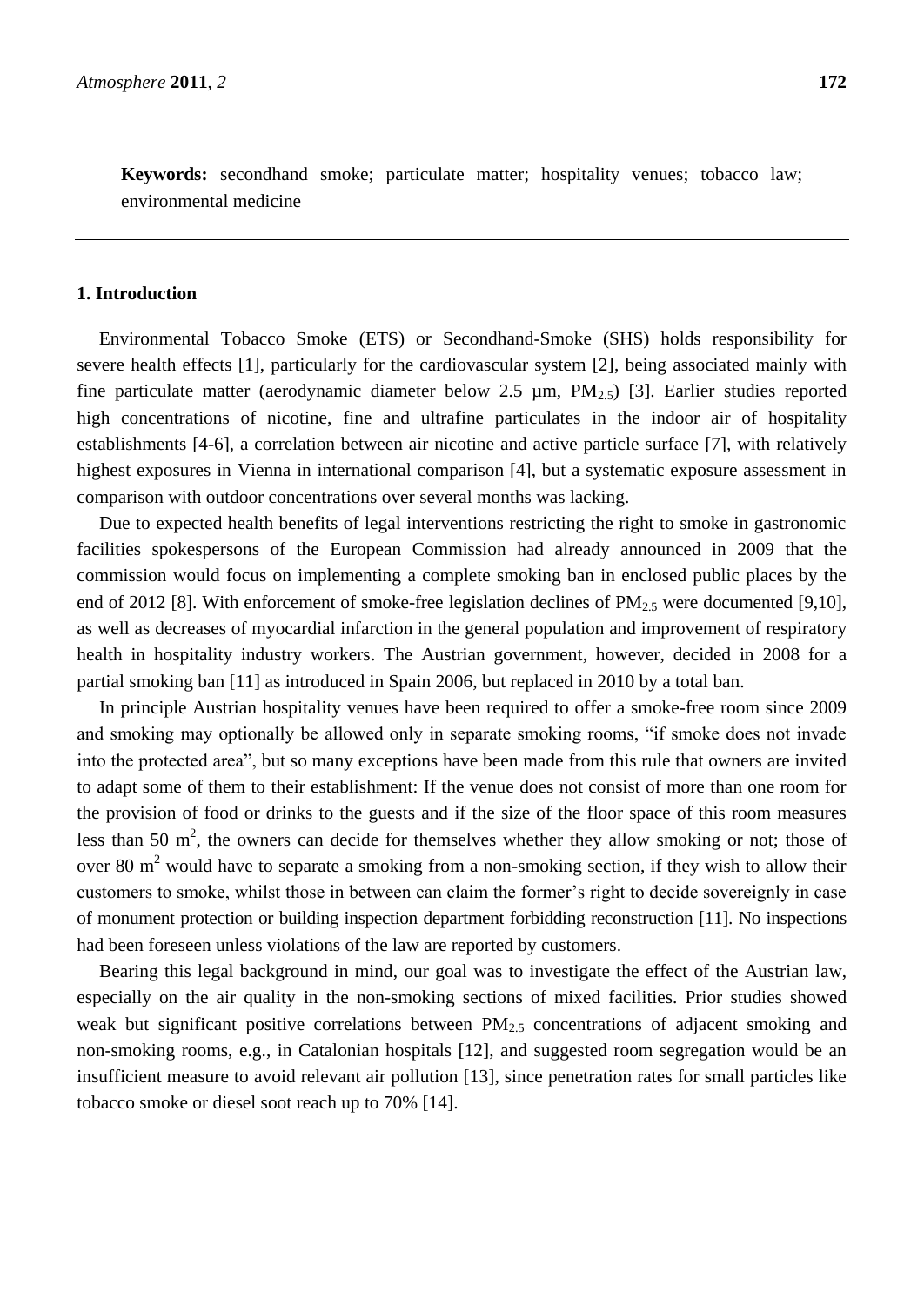# **2. Methods**

All hospitality establishments on main shopping and dining streets in the inner nine districts of Vienna were checked and if open and used by customers at the time of the visit air samples were taken without prior warning, usually while ordering and having a drink. An optical particle counter (OPC 1.108, Grimm® ) was put on a table (near the breathing area of guests) and run for 20 minutes per smoking/non-smoking section. Investigators deliberately tried to keep away from open doors and open fireplaces and omitted the immediate vicinity of active smokers. Thereby the representativeness of the sample for room air breathed by customers should be increased. 112 hospitality venues were visited between February 2 and October 17, 2010 and a total of 133 air measurements performed, until the collection was found to contain a representative sample of all types of venues. Wherever possible further parameters were documented including the sizes of the floor areas of the salesrooms (using a laser distance meter), the number of customers, number of smoking customers, whether doors/windows were open, open fire places or pizza ovens and tea lights. In "mixed venues", consisting of separated smoking and non-smoking areas, consecutive measurements in both sections were conducted, starting with the smoke-free one. Outside air pollution concentrations were provided by the city's municipal department for air control. Ambient air quality monitoring for  $PM_{2.5}$  was done by the same apparatus as used for calibration of the OPC:  $\beta$ -attenuation (FH 62 I-R, Eberline<sup>®</sup>) [15].

The Grimm OPC1.108 can be used for secret measurements, because it is small  $(24 \times 13 \times 7 \text{ cm})$ and emits little noise. Ambient air is drawn into a laser chamber, where the light scattering depending on size and concentration of particles in the air stream is being detected [16]. The apparatus distinguishes 15 particle dimensions, detectable particle sizes range from 0.3 to 20 µm [17]. Particle number concentrations are translated into mass concentration figures using manufacturer-specific conversion factors [18]. In comparison to results produced by Differential Mobility Analyzer OPC1.108 gathers on average only 6% of the total atmospheric aerosol particle concentration, but in the relevant size range for  $PM_{2.5}$  differences are less than 10%. In terms of mass concentration the spectrometer underestimates the actual count by up to 36% (compared to gravimetric analysis of TSP on filter), which seems acceptable for the purpose [18]. Data was loaded to PCs using Grimm software. For each measurement one arithmetic mean was calculated using Microsoft Excel Starter v. 14.0.5128.5001 and later transferred into SPSS v. 16.00 files where other parameters were added.

Groups were formed according to the observed venue types (smoking/non-smoking) and not according to the labeled type. Descriptive statistical methods applied to the data include calculations of arithmetic mean, median, and variance of  $PM_{2.5}$  concentration values. To illustrate the range of obtained values in dependence on presence and number of smokers and other parameters as well as to detect statistical outliers we used box plots. Cross tabulations are used to display the influence of venue type (*i.e.*, smoking, non-smoking or mixed) and size on their conformity with law. Investigating the correlation of  $PM_{2.5}$  in smoking areas and corresponding non-smoking sections of mixed type venues we integrated a linear regression model together with the Spearman rank correlation test, which also elucidated the linkage between  $PM_{2.5}$  inside enclosed public places and the outside air pollution. Wilcoxon rank-sum test was conducted to determine how tea lights and open doors/windows affected air quality. Finally, Kruskal-Wallis one-way analysis of variance was run to detect significant differences in venues grouped by number of smokers.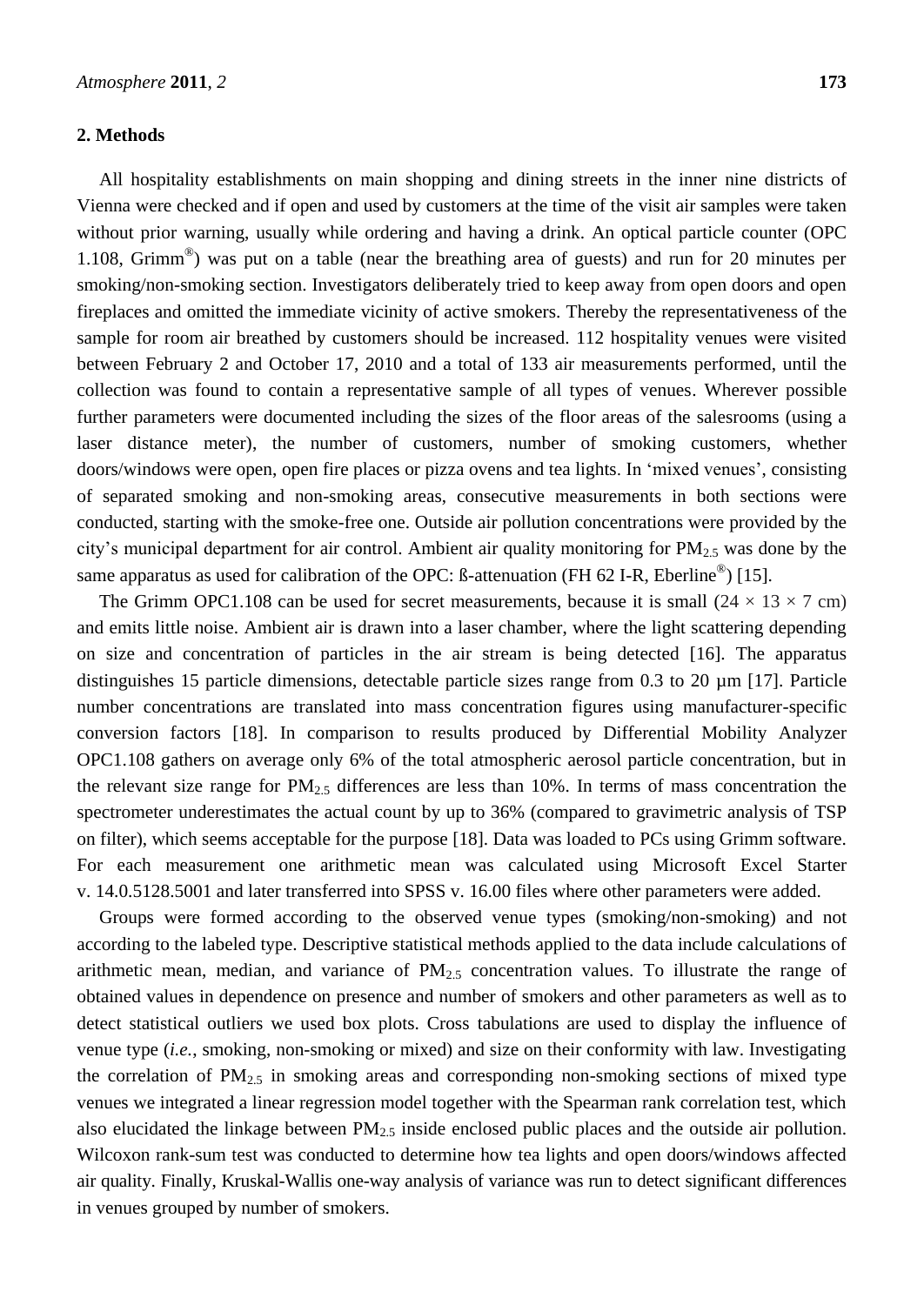### **3. Results and Discussion**

We conducted a total of 133 measurements of  $PM_{2.5}$  in 112 hospitality venues, some of which were sampled twice taking mixed type facilities into account. One sampled venue had to be eliminated, because of the use of fog machines and the exorbitant result of more than 6 mg/m<sup>3</sup>, which had to be interpreted as an artifact (exceedance of measurement range by fog mixed with smoke). In the first 25 visits a median  $PM_{2.5}$  concentration of 471.5 (range 18.1–2,064.7) was found, but the size (and in three of them also the type of venue) had been registered incompletely, so that these data had to be eliminated from the corresponding analyses.

The overall median of all measurements (except for the venue with the fog machine) was 200.2  $\mu$ g/m<sup>3</sup> (range 1.1–3085  $\mu$ g/m<sup>3</sup>). 38 measurements in bars presented with the highest median concentration (443.7  $\mu$ g/m<sup>3</sup>), closely followed by 22 in nightclubs/discotheques (421.05  $\mu$ g/m<sup>3</sup>), and, more distant, 16 in pubs (147.7  $\mu$ g/m<sup>3</sup>), 29 in cafes (106.1  $\mu$ g/m<sup>3</sup>) and 22 in restaurants (23.35  $\mu$ g/m<sup>3</sup>).

Floor space of the guest room (of smoking + non-smoking + mixed facilities) was controlled in 86 venues and found to be below 50 m<sup>2</sup> in 10 (7 + 3 + 0), between 50 and 80 m<sup>2</sup> in 15 (13 + 1 + 1) and above 80 m<sup>2</sup> in 61 (27 + 12 + 22).

# *3.1. How does Smoking Affect Air Quality?*

The median (geometric mean) of all non-smoking areas was 23.5 (23.8)  $\mu$ g/m<sup>3</sup>, whilst that for smoking areas averaged 264.95 (290.4)  $\mu$ g/m<sup>3</sup>. Inspected more closely, non-smoking areas of exclusive non-smoking venues showed a median (geometric mean) of 6.9 (7.7)  $\mu$ g/m<sup>3</sup>, non-smoking areas of mixed type facilities 67.6 (66.1)  $\mu$ g/m<sup>3</sup> smoking areas of mixed type venues 241.3 (235.4)  $\mu$ g/m<sup>3</sup> and exclusive smoking premises 282.4 (316.6)  $\mu$ g/m<sup>3</sup>. Figure 1 illustrates box plots of fine particulate air pollution arranged by type of venue.

**Figure 1.** Box plots depicting PM2.5 concentrations grouped by **(a)** non-smoking and smoking areas and **(b)** additionally differentiated according to whether values have been sampled in an exclusive (non-smoking or smoking) or mixed type venue. Box (interquartile range - IQR) with thick line within (median), whiskers (1.5  $\times$  IQR), circles (moderate outliers, up to  $3 \times IQR$ ) and stars (severe outliers,  $>3 \times IQR$ ).

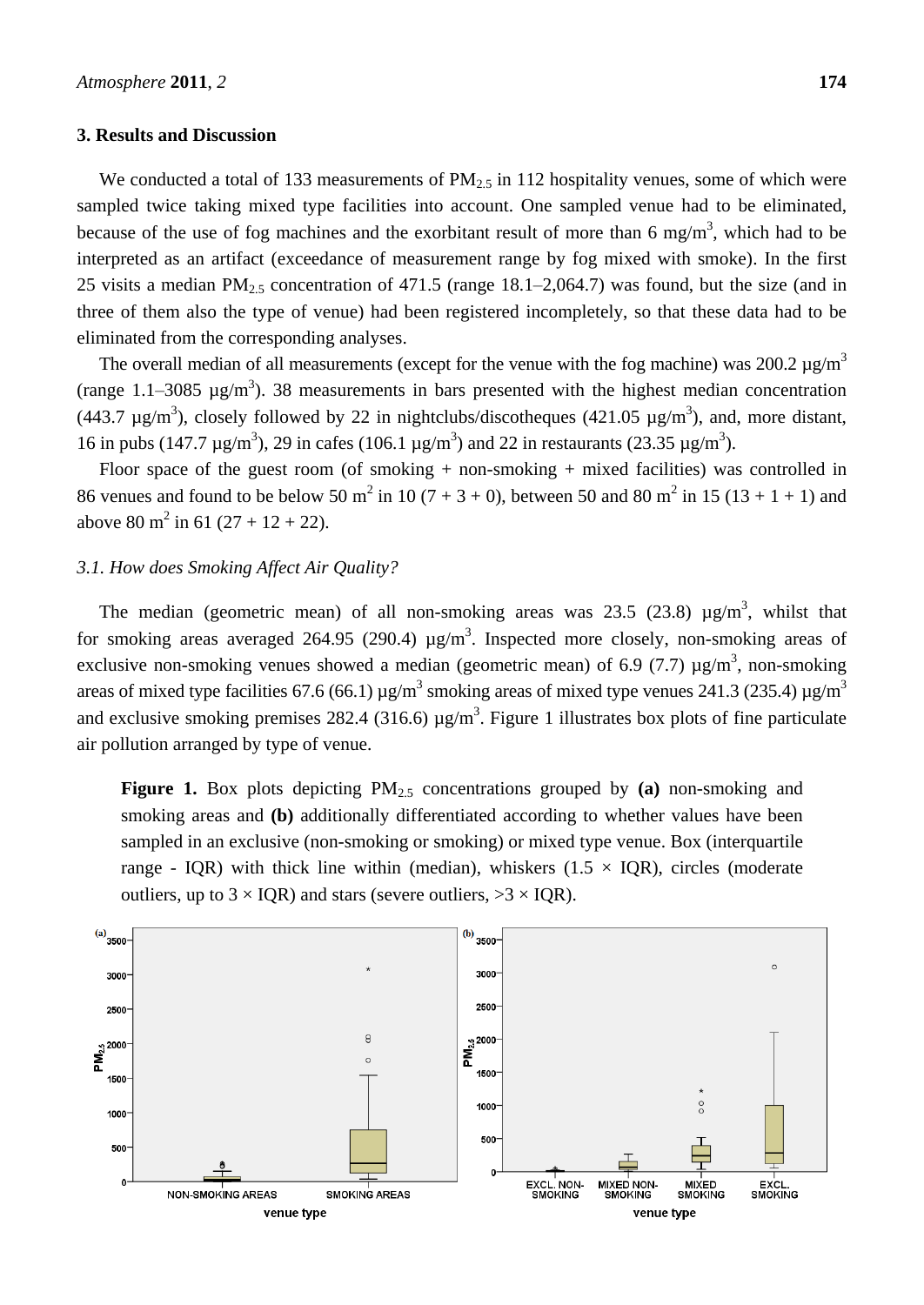As a non-parametric testing procedure investigating inequalities among groups of interest Kruskal-Wallis one-way analysis of variance was carried out to corroborate the theory of the degree of air pollution being a direct consequence of the observed number of smoking customers. For this purpose we assorted measurements by number of smokers (Figure 2). Differences in  $PM_{2.5}$  between the groups turned out to be significant at the 0.01 level, which concedes the inference that the number of smoking customers is a strong predictor of the expectable particulate mass concentration below 2.5 µm diameter.

**Figure 2.** Box plots depicting  $PM_{2.5}$  concentrations grouped by number of smokers present.



*3.2. What Affects Air Quality in Non-Smoking Areas?*

Focusing especially on the non-smoking areas' air quality Mann-Whitney U test was applied to quantify the impact of tea lights, open doors/windows, and the presence of adjacent smoking sections (the Wilcoxon rank sum test was designed to work out whether or not differences of two independent groups" medians are of above-chance dimension). For neither tea lights (asymptotic significance (2-tailed) being 0.824) nor open doors/windows (0.315) significant differences could be verified. By contrast the vicinity of declared smoking areas was found to be a key influencing variable, showing a linkage significant at the 0.01 level. We went into that discovery and calculated Spearman's rank correlation coefficient for non-smoking areas'  $PM_{2.5}$  concentrations as a function of adjacent smoking sections'  $PM_{2.5}$  concentrations, leading to a result significant at the 0.01 level with a correlation factor of 0.644 (see Figure 3). Calculations of Spearman's rho for non-smoking areas' air quality in dependence on ambient air pollution revealed significance at the 0.01 level too, albeit accompanied by smaller correlation factors. Table 1 gives an insight on how the abovementioned characteristics were distributed amongst non-smoking areas.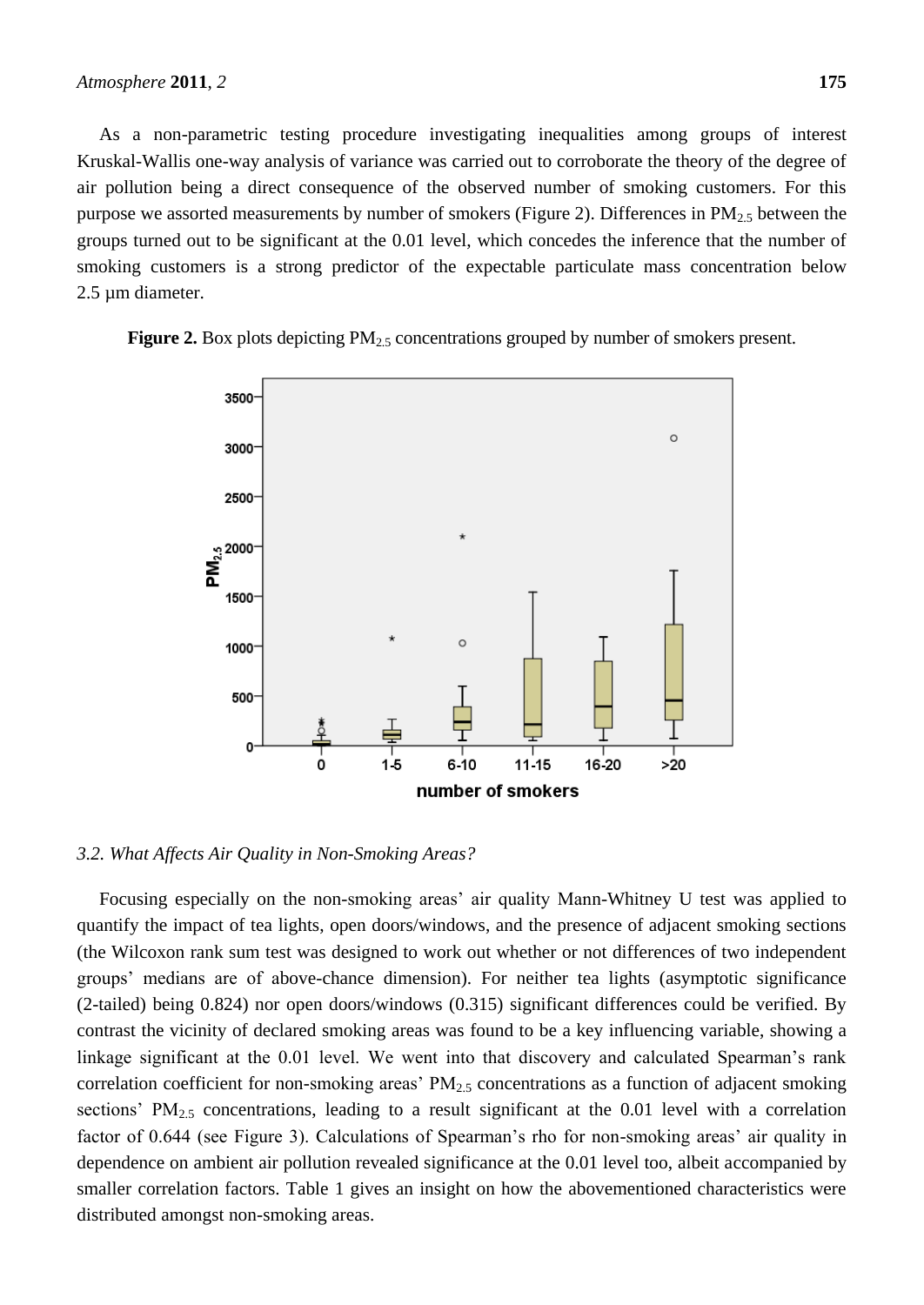**Figure 3.** Two diagrams relating PM<sub>2.5</sub> concentrations in 'non-smoking areas' of mixed type venues to  $(a)$  the PM<sub>2.5</sub> concentrations in the adjacent smoking sectors and  $(b)$  to PM2.5 at the next outdoor monitoring station. The regression line in (**a**) with a slope of 0.134 estimates the increase of  $PM<sub>2.5</sub>$  in so-called 'non-smoking areas' with neighboring PM<sub>2.5</sub> from tobacco smoke.



|                              | number | % of total sites | $%$ of non-<br>smoking<br>sites | PM <sub>2.5</sub> Median<br>$\left[\mu g/m^3\right]$ |
|------------------------------|--------|------------------|---------------------------------|------------------------------------------------------|
| Non-smoking areas            | 40     | 36               | 100                             | 23.5                                                 |
| $\dots$ + tea lights         |        | 2.7              | 7.5                             | 67.6                                                 |
| $\dots$ + open doors/windows | 12     | 10.8             | 30                              | 12.9                                                 |
| adjacent to smoking area     |        | 52.5             | 18.9                            | 67.6                                                 |

**Table 1.** Median PM<sub>2.5</sub> concentrations in non-smoking areas and subgroups.

#### *3.3. Who Abides by the Law?*

The Austrian tobacco law requires to visibly signpost premises as smoking or non-smoking areas [11]. In the course of our fieldwork, we soon became aware that many venues had not been labeled correctly. Broken down to two crucial characteristics of the obtained venues, namely size (documented for 86 establishments) and type (*i.e.*, smoking, non-smoking or mixed), particularly medium sized facilities and those labeled as mere smoking venues seemed to have the greatest difficulties abiding by the law (see Table 2). Based on a total of 111 venues with documented labeling or its absence, 33 (29.7%) observed the law at the time of our visit, whereas 53 (47.7%) did not. Figure 4 illustrates the difference between labeled and observed use.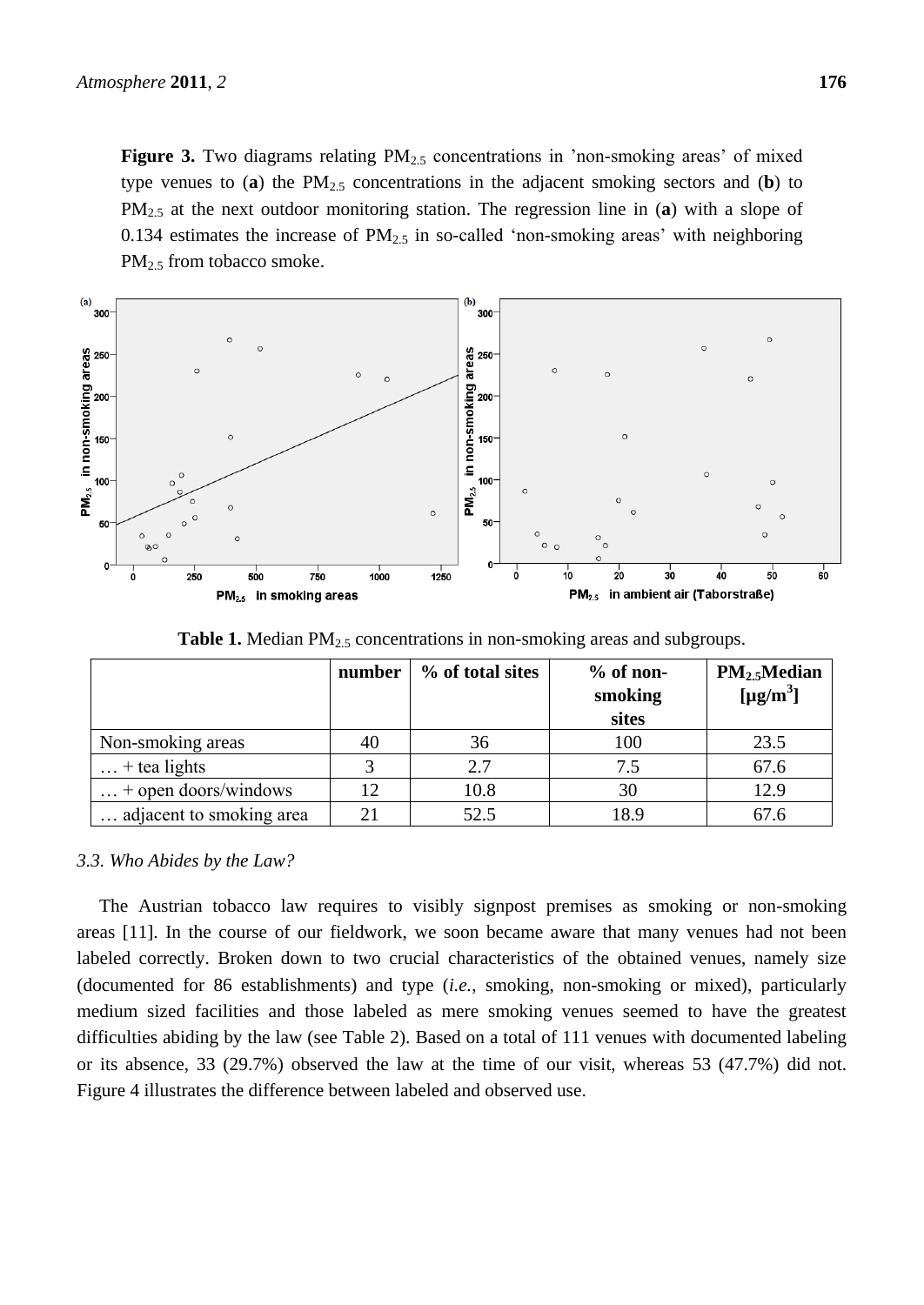|                          |             | In conformity with the law? |            |              |  |
|--------------------------|-------------|-----------------------------|------------|--------------|--|
|                          |             | Yes $(\% )$                 | No $(\% )$ | <b>Total</b> |  |
| <b>Type</b>              | non-smoking | 15(93.8)                    | 1(6.2)     | 16           |  |
|                          | mixed       | 11(47.8)                    | 12(52.2)   | 23           |  |
|                          | smoking     | 7(14.9)                     | 40(85.1)   | 47           |  |
| Total                    |             | 33                          | 53         | 86           |  |
| Size $\lceil m^2 \rceil$ | $50$        | 10(100)                     | 0(0)       | 10           |  |
|                          | $50 - 80$   | 1(6.7)                      | 14 (93.3)  | 15           |  |
|                          | >80         | 22(36.1)                    | 39(63.9)   | 61           |  |
| Total                    |             | 33                          | 53         | 86           |  |

**Table 2.** Number and percentage of venues complying with the law. Frequent non-compliance in exclusive smoking venues and those with a salesroom size of 50 to  $80 \text{ m}^2$  (bold figures).

**Figure 4.** Frequency of hospitality venue types according to (**a**) the labels we found and (**b**) the routine we observed. Note the "shift" from unmarked and alleged mixed type facilities to exclusive smoking ones (If not otherwise specified in the text, the observed venue type was used to describe a group).



# *3.4. Discussion*

The dangers of active and passive smoking have been clarified sufficiently [1-3], so have the increased mortality and morbidity caused by ambient air pollution characterized by  $PM_{2.5}$  [3,19]. Similar pathogenetic mechanisms are suspected for cardiovascular disease from outdoor  $PM_{2.5}$  and indoor tobacco smoke [3,20]. In our study  $PM_{2.5}$  was confirmed to be a good indicator for the extent of air pollution from cigarette smoke in hospitality venues as had been suggested by earlier works [7]. Also from a convenience sample of hospitality venues in nine of 26 cantons in Switzerland the authors concluded, that partial smoking restriction is ineffective, even if smoking and non-smoking areas are separated into different rooms [13]. In central Zurich a random sample of hospitality establishments was sampled during 14 warm, sunny days, and despite of the use of outdoor seats by part of the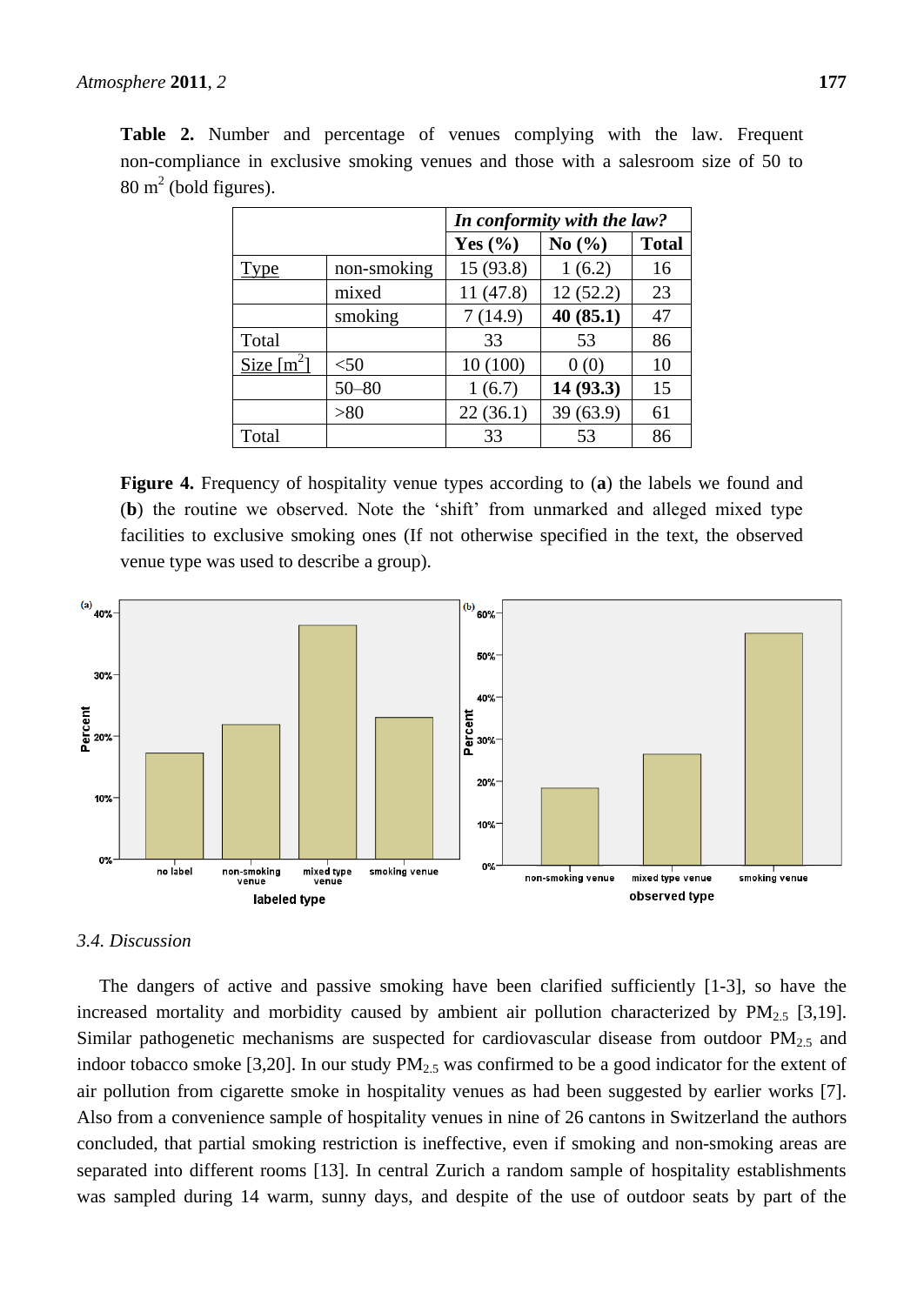smokers, they were identified as the most important  $PM_{2.5}$  source [6]. In our study covering a longer period, smoking areas'  $PM_{2.5}$  pollution exceeded non-smoking areas'  $PM_{2.5}$  concentration levels by (at least) a factor of 10, even if venues of the mixed sort were included. In comparison to Swiss restaurants, cafes and bars indoor pollution in Vienna hospitality venues seems to be even worse and gives rise to serious concern. Patients with asthma or coronary heart disease should be warned, because they might suffer an acute attack when inhaling smoke-filled air during a meal. After a myocardial infarction or a stroke, a relapse might occur even in a so-called "non-smoking room" adjacent to a smoking room, because particulate exposure is higher there than in dense traffic outside, which has been identified as a risk [19,21]. Outdoor  $PM_{2.5}$  defines the baseline exposure, dominating the air quality of non-smoking venues without adjacent smoking rooms. Only in these rooms the influence of other indoor sources could possibly be investigated in a larger sample; however, no significant associations had been found with other indoor sources such as tea-lights or with open doors or windows, neither in Vienna, nor in Zürich. Austrian and Swiss results identified tobacco smoke as the dominant pollutant, penetrating into neighboring non-smoking rooms even when separated by a (usually) closed door.

85.1% (40/47) of all documented exclusive smoking establishments and 93.3% (14/15) of the mid-sized venues did not abide to the Austrian law, making it highly questionable whether the complicated regulation is understood and accepted. In public letters, owners had reported that they find it unfair having to invest in an expensive separation, while the neighbor competitor is free to allow smoking in a smaller establishment or got permission because of smaller size or dispensation from the building inspector. Employees are not protected by the law, not even trainees. In Austria, children may be brought to smoking rooms without age limit. No control of the partial smoking ban is foreseen until a victim complains. Follow up of complaints is left at the disposal of local authorities without any extra personnel and without central documentation. Two self-help groups of patients complained to the ombudsman about administrative barriers and intimidation by innkeepers, who received the names of the informants by the administration.

In contrast to other countries, such as in Northern and Western Europe, which have successfully introduced indoor smoking restrictions as part of their tobacco control strategy, tobacco industry influence and passive smoke exposure in hospitality venues are still major concerns in Central Europe [22] and in Austria in particular [23-25]. A smoking ban without exceptions for the hospitality industry would be the most cost-effective measure to reduce cardiovascular morbidity and mortality [3,26-28].

#### *3.5. Limitations*

Since Grimm OPC1.108 is not capable of detecting particles of less than 0.3  $\mu$ m size, which are possibly more hazardous because of their large active surface, we plan to assess the ultrafine particle pollution with new technology in the next study. Samples collected before July 1, 2010, the deadline for renovations, should be repeated. Eventually a bigger sample size would be of use to quantify the difference in mixed venues' non-smoking sectors' air quality made by diverse kinds of partition. Simultaneous sampling in smoking room and non-smoking room over longer periods of time would be of advantage if equally calibrated instruments are available. If room height is measured in addition to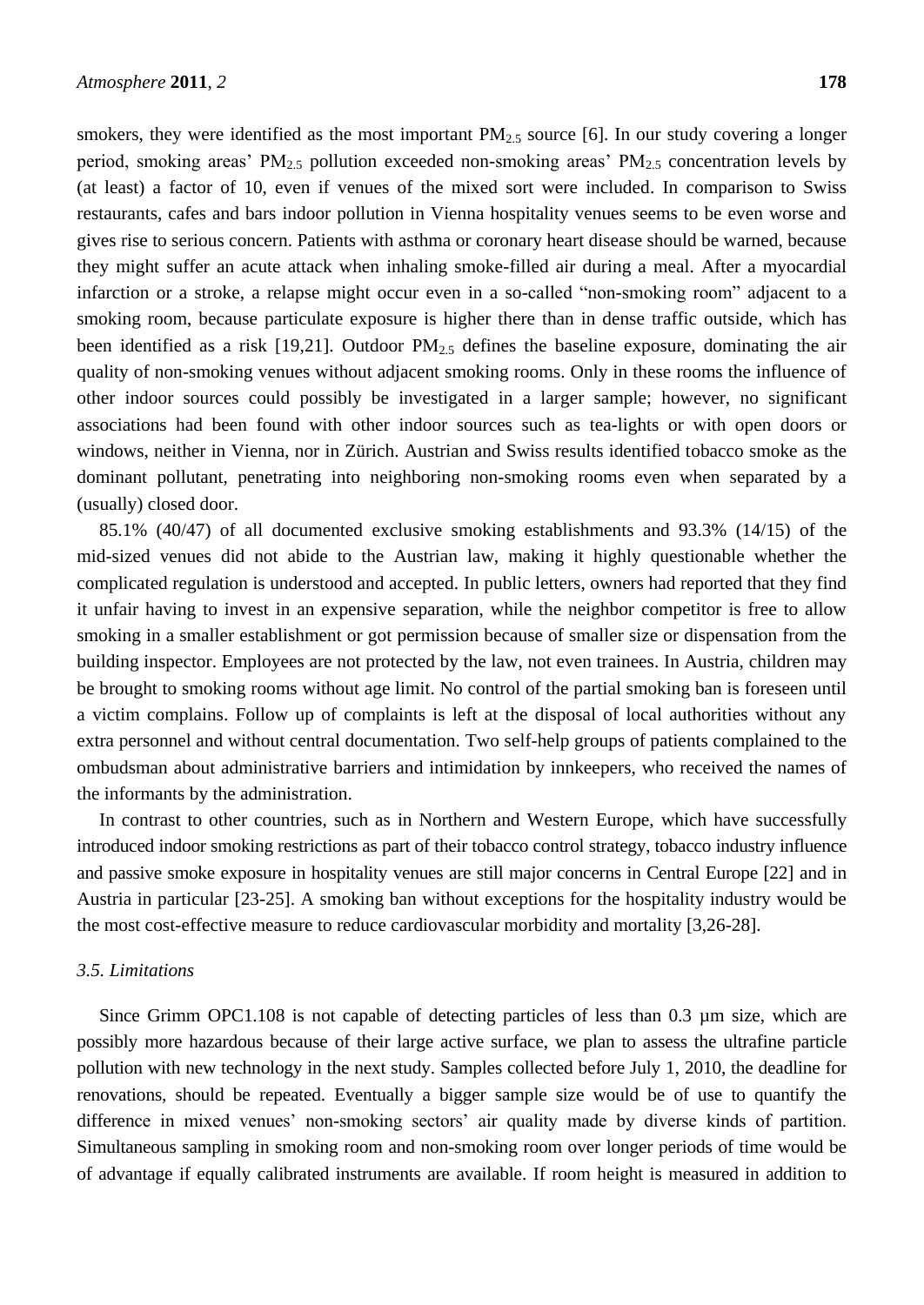# **4. Conclusions**

We found evidence that compliance with the tobacco law is alarmingly low in the hospitality industry of Vienna, we have no reason to assume better results in other Austrian cities, and advise the Austrian government to rethink its "Spanish compromise solution", which was abandoned in Spain in 2010, because it failed. We proved the insufficiency of non-smokers protection by physical barriers built to keep a room"s air clean while people smoke next door. Consequently a 100% smoke-free regulation is necessary for effective protection of staff and customers.

# **Acknowledgments**

The authors are grateful to the Viennese city administration for providing outside air data, especially municipal department 22, and thank Hanns Moshammer and Benedikt Feichter for help with instrument calibration, data collection and analysis.

# **References**

- 1. US Surgeon General. US Dept. of Health & Human Services. *The Health Consequences of Involuntary Smoking*; Available online: http://www.surgeongeneral.gov/library/secondhandsmoke/ (accessed on 27 April 2011).
- 2. Law, M.R.; Wald, N.J. Environmental tobacco smoke and ischemic heart disease. *Prog. Cardiovasc. Dis.* **2003**, *46*, 31-38.
- 3. Pope, C.A., 3rd; Burnett, R.T.; Krewski, D.; Jerrett, M.; Shi, Y.; Calle, E.E.; Thun, M.J. Cardiovascular mortality and exposure to airborne fine particulate matter and cigarette smoke: Shape of the exposure-response relationship. *Circulation* **2009**, *120*, 941-948.
- 4. Nebot, M.; Lopez, M.J.; Gorini, G.; Neuberger, M.; Axelsson, S.; Pilali, M.; Fonseca, C.; Abdennbi, K.; Hackshaw, A.; Moshammer, H.; *et al*. Environmental tobacco smoke exposure in public places of European cities. *Tob. Control* **2005**, *14*, 60-63.
- 5. Gorini, G.; Moshammer, H.; Sbrogio, L.; Gasparrini, A.; Nebot, M.; Neuberger, M.; Tamang, E.; Lopez, M.J.; Galeone, D.; Serrahima, E. Italy and Austria before and after study: Second-hand smoke exposure in hospitality premises before and after 2 years from the introduction of the Italian smoking ban. *Indoor Air* **2008**, *18*, 328-334.
- 6. Daly, B.J.; Schmid, K.; Riediker, M. Contribution of fine particulate matter sources to indoor exposure in bars, restaurants, and cafes. *Indoor Air* **2010**, *20*, 204-212.
- 7. Moshammer, H.; Neuberger, M.; Nebot, M. Nicotine and surface of particulates as indicators of exposure to environmental tobacco smoke in public places in Austria. *Int. J. Hyg. Environ. Health* **2004**, *207*, 337-343.
- 8. Tuffs, A. EU commissioner pursues smoking ban in enclosed public spaces for Europe. *BMJ* **2010**, *341*, c5708.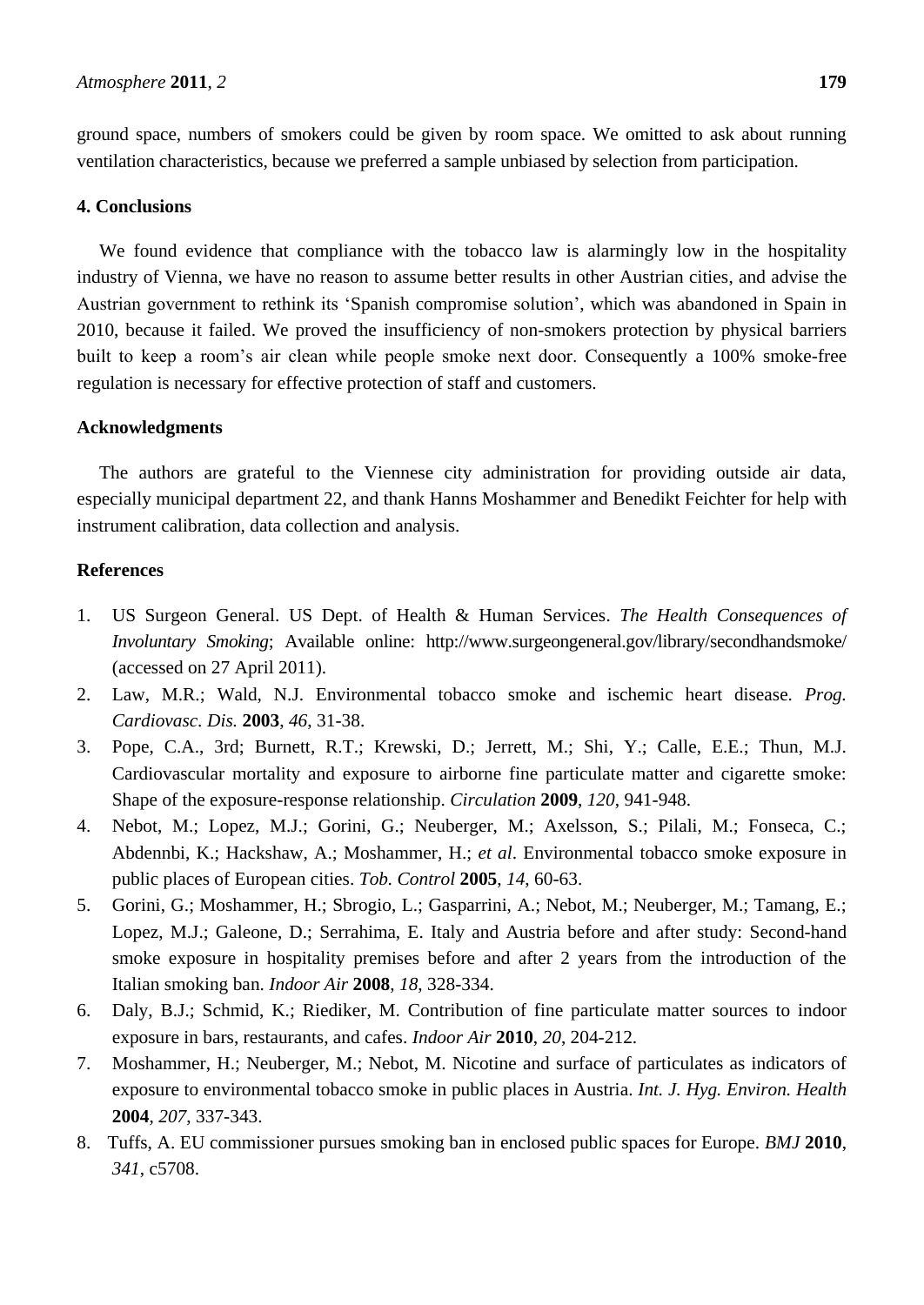- 9. Rosen, L.J.; Zucker, D.M.; Rosen, B.J.; Connolly, G.N. Second-hand smoke levels in Israeli bars, pubs and cafes before and after implementation of smoke-free legislation. *Eur. J. Public Health*  **2011**, *21*, 15-20.
- 10. Semple, S.; van Tongeren, M.; Galea, K.S.; MacCalman, L.; Gee, I.; Parry, O.; Naji, A.; Ayres, J.G. UK smoke-free legislation: Changes in PM2.5 concentrations in bars in Scotland, England, and Wales. *Ann. Occup. Hyg.* **2010**, *54*, 272-280.
- 11. *Bundesgesetzblatt für die Republik Österreich—Änderung des Tabakgesetzes*; Available online: https://www.ris.bka.gv.at/Dokumente/BgblAuth/BGBLA\_2008\_I\_120/BGBLA\_2008\_I\_120.html (accessed on 27 April 2011).
- 12. Sureda, X.; Fu, M.; Lopez, M.J.; Martinez-Sanchez, J.M.; Carabasa, E.; Salto, E.; Martinez, C.; Nebot, M.; Fernandez, E. Second-hand smoke in hospitals in Catalonia (2009): A cross-sectional study measuring PM2.5 and vapor-phase nicotine. *Environ. Res.* **2010**, *110*, 750-755.
- 13. Huss, A.; Kooijman, C.; Breuer, M.; Bohler, P.; Zund, T.; Wenk, S.; Roosli, M. Fine particulate matter measurements in Swiss restaurants, cafes and bars: What is the effect of spatial separation between smoking and non-smoking areas? *Indoor Air* **2010**, *20*, 52-60.
- 14. Hanninen, O.O.; Lebret, E.; Ilacqua, V.; Katsouyanni, K.; Kunzli, F.; Sram, R.J.; Jantunen, M. Infiltration of ambient PM2.5 and levels of indoor generated non-ETS PM2.5 in residences of four European cities. *Atmos. Environ.* **2004**, *38*, 6411-6423.
- 15. Hauck, H.; Berner, A.; Gomiscek, B.; Stopper, S.; Puxbaum, H.; Kundi, M.; Preining, O. On the equivalence of gravimetric PM data with TEOM and betaattenuation measurements. *Aerosol Sci.* **2004**, *35*, 1135-1149.
- 16. Stieß, M. *Mechanische Verfahrenstechnik—Partikeltechnologie 1*, 3rd ed.; Springer: Berlin, Germany, 2009; pp. 197-208.
- 17. Grimm Aerosol Technik GmbH & Co Kg Homepage. Available online: http://www.grimmaerosol. com/en/Indoor-Air-Quality/2/2/index.html (accessed on 27 April 2011).
- 18. Burkart, J.; Steiner, G.; Reischl, G.; Moshammer, H.; Neuberger, M.; Hitzenberger, R. Characterizing the performance of two optical particle counters (Grimm OPC1.108 and OPC1.109) under urban aerosol conditions. *J. Aerosol Sci.* **2010**, *41*, 953-962.
- 19. Neuberger, M.; Moshammer, H.; Rabczenko, D. Extended effects of air pollution on cardiopulmonary mortality in Vienna. *Atmos. Environ.* **2007**, *41*, 8549-8556.
- 20. Brook, R.D.; Rajagopalan, S.; Pope, C.A., 3rd; Brook, J.R.; Bhatnagar, A.; Diez-Roux, A.V.; Holguin, F.; Hong, Y.; Luepker, R.V.; Mittleman, M.A.; *et al*. Particulate matter air pollution and cardiovascular disease: An update to the scientific statement from the American Heart Association. *Circulation* **2010**, *121*, 2331-2378.
- 21. Peters, A.; von Klot, S.; Heier, M.; Trentinaglia, I.; Hormann, A.; Wichmann, H.E.; Lowel, H. Exposure to traffic and the onset of myocardial infarction*. N. Engl. J. Med.* **2004**, *351*, 1721-1730.
- 22. Joossens, L.; Raw, M. The Tobacco Control Scale: a new scale to measure country activity. *Tob. Control* **2006**, *15*, 247-253. Update 2010 Available online: [http://www.cancer.be/images/](http://www.cancer.be/images/journaliste/rapport-TCS.pdf) [journaliste/rapport-TCS.pdf](http://www.cancer.be/images/journaliste/rapport-TCS.pdf) (accessed 2 June 2011).
- 23. Simpson, D. Austria: Small but deadly. *Tob. Control* **2005**, *14*, 3-4.